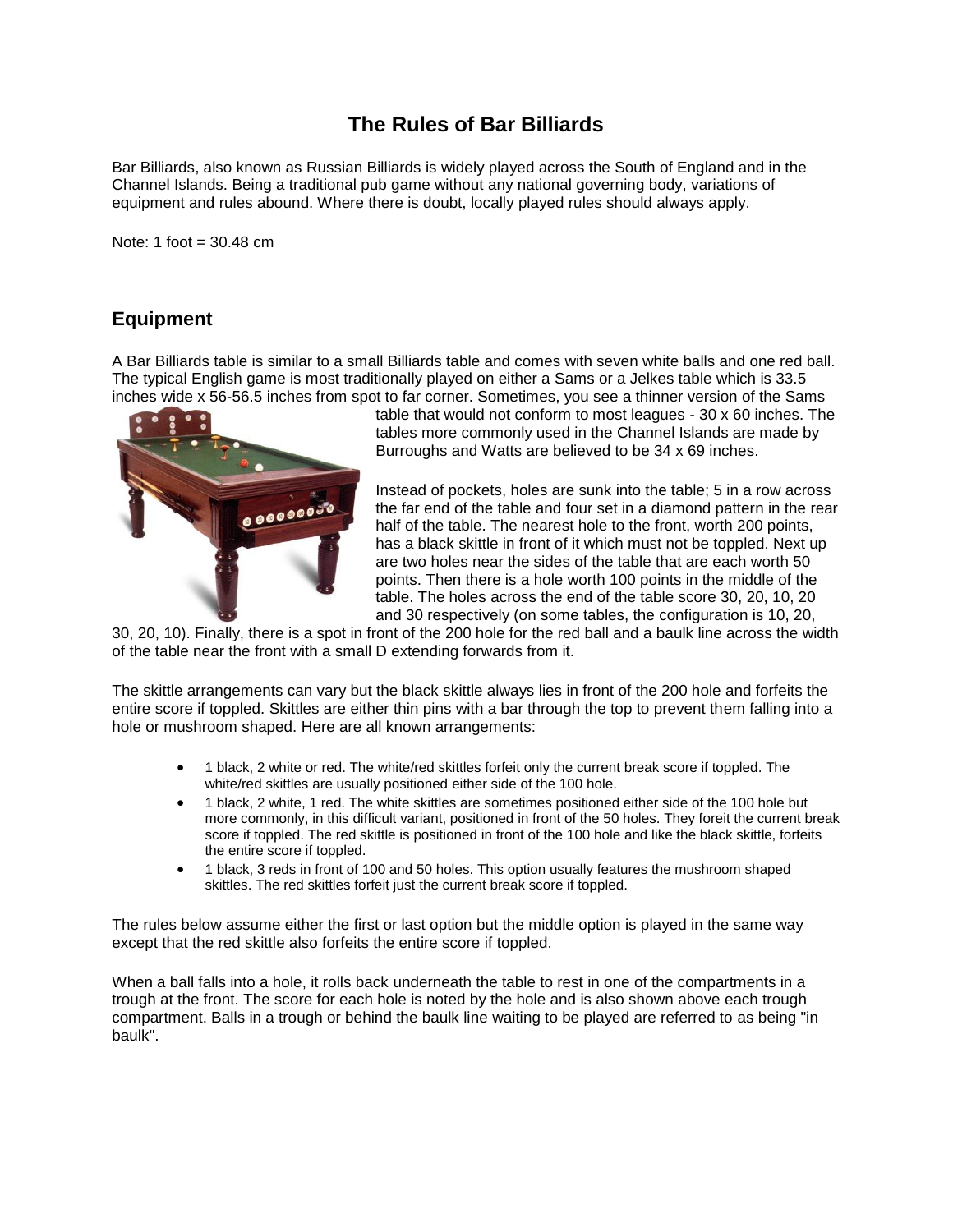## **The Start**

A flip of a coin decides who starts. The game starts with the red ball on it's spot. The player to start takes a white ball from the trough at the front of the table and places it in the D for the first strike. The game is normally played by 2 people but can also be played by 3 or 4 players.

### **Basic Play**

Each turn consists of a number of strikes and comes to an end when a player makes a non-scoring strike or a foul stroke.

A strike is taken by the player taking a white or red ball from a trough at the front of the table, putting it within the D at the front of the table and then hitting it with the cue. Normally, players will pick the red ball if it's available because this gives double points. The aim is to strike another ball on the table in such a way that at least one ball ends up rolling into a hole. If this is achieved, the player continues his break with the next ball

Any white ball that falls into a hole scores the number of points indicated by that hole. If the red ball falls into a hole, it scores double the points indicated by that hole.

A foul is committed by:

- knocking over a skittle
- causing a ball to return back behind the baulk line
- failing to hit any other ball with the cue ball
- causing a ball to leave the table.

In all of these cases, the player's turn finishes and any points scored in that turn are lost. Additionally, if the black skittle has been knocked over, the player's entire score for the game is reset to zero.

At the end of a players turn, any balls on the table surface remain where they are and the next player begins his turn by retrieving a ball from the trough, placing it in the D and striking it up the table.

#### **Less oft-used Rules**

- If there are no balls available from the trough with which to take a strike, the ball nearest to the baulk line is retrieved instead.
- If a skittle is knocked over and a ball prevents it being replaced, the ball should be returned to baulk.
- If a ball comes to rest in the D, it should be returned to baulk.
- If a skittle is moved but not knocked over, the skittle should be returned to it's spot before the next strike.
- Where a strike causes both a white and a black skittle to be knocked down, if the black skittle was toppled first, the black skittle penalty is taken (entire score is reset to zero); if the white skittle was toppled first, the white skittle penalty is taken (that turn scores nothing).

## **Finishing**